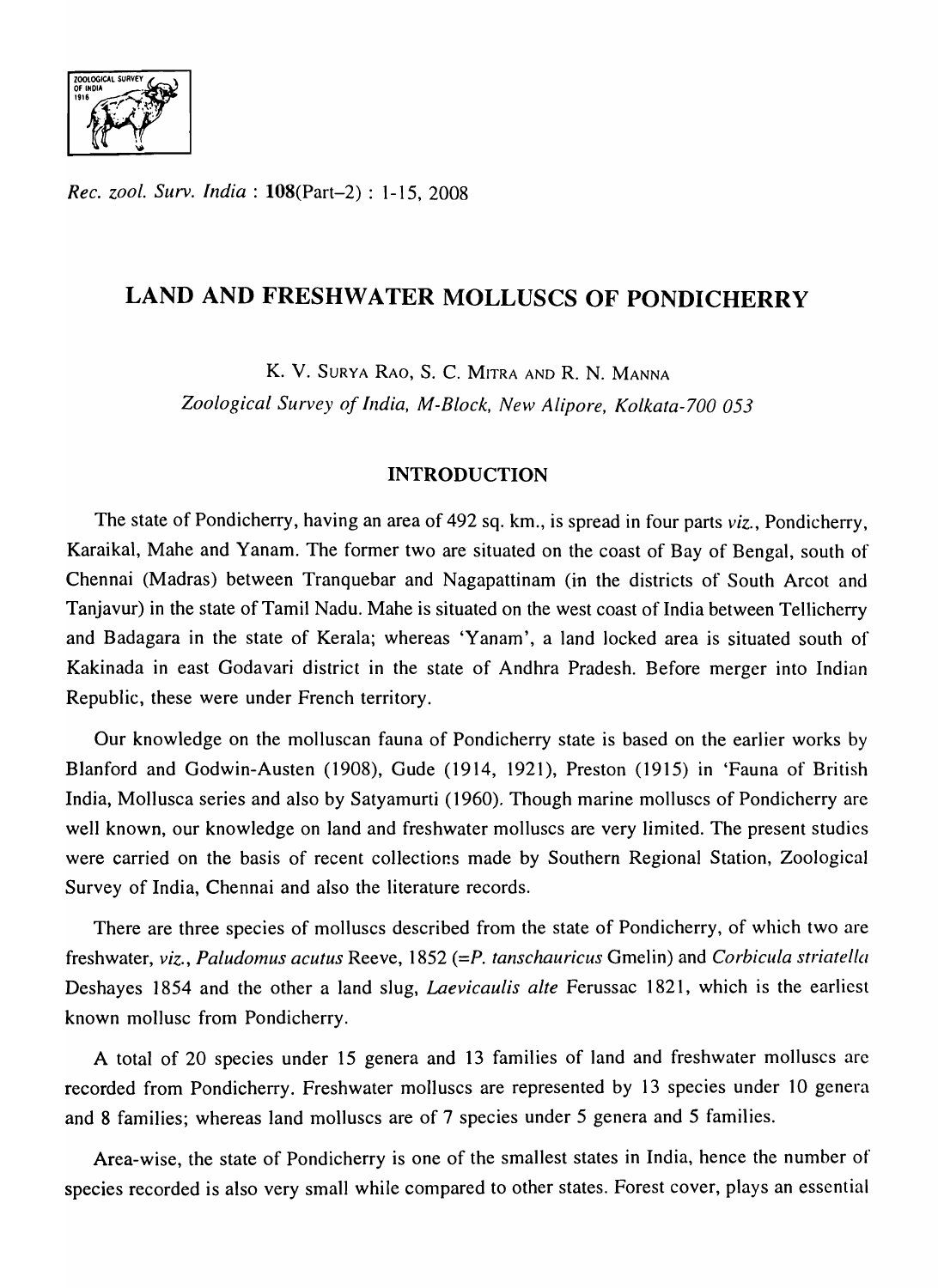role in distribution of land molluscs. Since forest coverage is less in the state of Pondicherry that could be a reason for less number of species occurring there.

> Class GASTROPODA Order MESOGASTROPODA 1. Family ASSIMlNEIDAE

\* 1. *Omphalotropis aurantiaca* (Deshayes)

2. Family PILIDAE

2. *Pila virens* (Lamarck)

3. Family VIVIPARIDAE

*3. Bellamya dissimilis* (Mueller)

4. Family BITHYNIIDAE

- *4. Gabbia stenothyroides* (Dohrn)
- *5. Mysorella costigera* (Kuester)

5. Family THIARIDAE

- *6. Paludomus* (P.) *tanschauricus* (Gmelin)
- *7. Thiara (T.) scabra* (Mueller)
- *8. Thiara (Melanoides) tuberculata* (Mueller)

# Order BASOMMATOPHORA

# 6. Family PLANORBIDAE

*9. Indoplanorbis exustus* (Deshayes)

Order STYLOMMATOPHORA 7. Family SUCCINEIDAE

- \* 10. *Succinea rugosa* Pfeiffer
- \* 11. *Succinea collina* Hanley and Theobald

8. Family ARIOPHANTIDAE

- *12. Cryptozona belangeri* (Deshayes)
- *13. Cryptozona bistrialis* (Beck)

9. Family CAMAENIDAE

\* 14. *Planispira sordida* (Pfeiffer)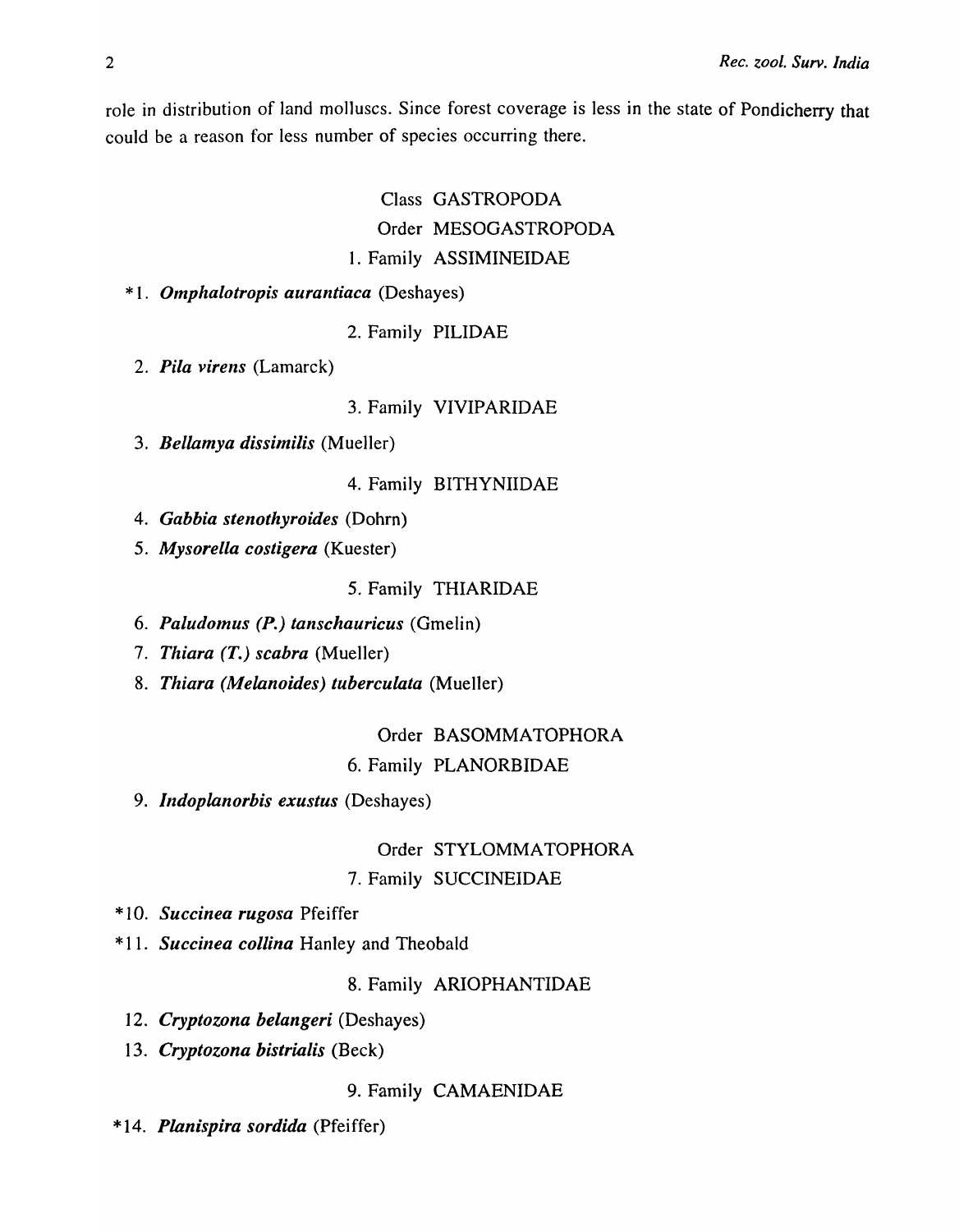# Order SOLEOLIFERA 10. Family VERONICELLIDAE

\* 15. *Laevicaulis alte* (Ferussac)

# Class BIVALVIA Order UNIONOIDA 11. Family AMBLEMIDAE

*16. Parreysia (P.) favidens* (Benson)

*17. Parreysia (Radiatula) caerulea* (Lea)

12. Family UNIONIDAE

18. Lamellidens consobrinus (Lea)

*19. L. corrianus* (Lea)

# Order VENEROIDA 13. CORBICULIDAE

*20. Corbicula striatella* Deshayes

# A. Freshwater:

# Key to the families

| - Shell pyramidal with subcircular aperture, operculum horny  VIVIPARIDAE              |
|----------------------------------------------------------------------------------------|
| 5. Shell big, above 10 mm. in length, turreted or globose, animal with brood-pouch     |
| - Shell small, below 10 mm. in length, ovate, animal without brood-pouch  BITHYNIIDAE  |
|                                                                                        |
|                                                                                        |
| 7. All four gills marsupial, beak sculpture radial and well developed  AMBLEMIDAE      |
| - Only two outer gills marsupial, beak sculpture concentric and rudimentary  UNIONIDAE |
|                                                                                        |

\*Species listed from literature only.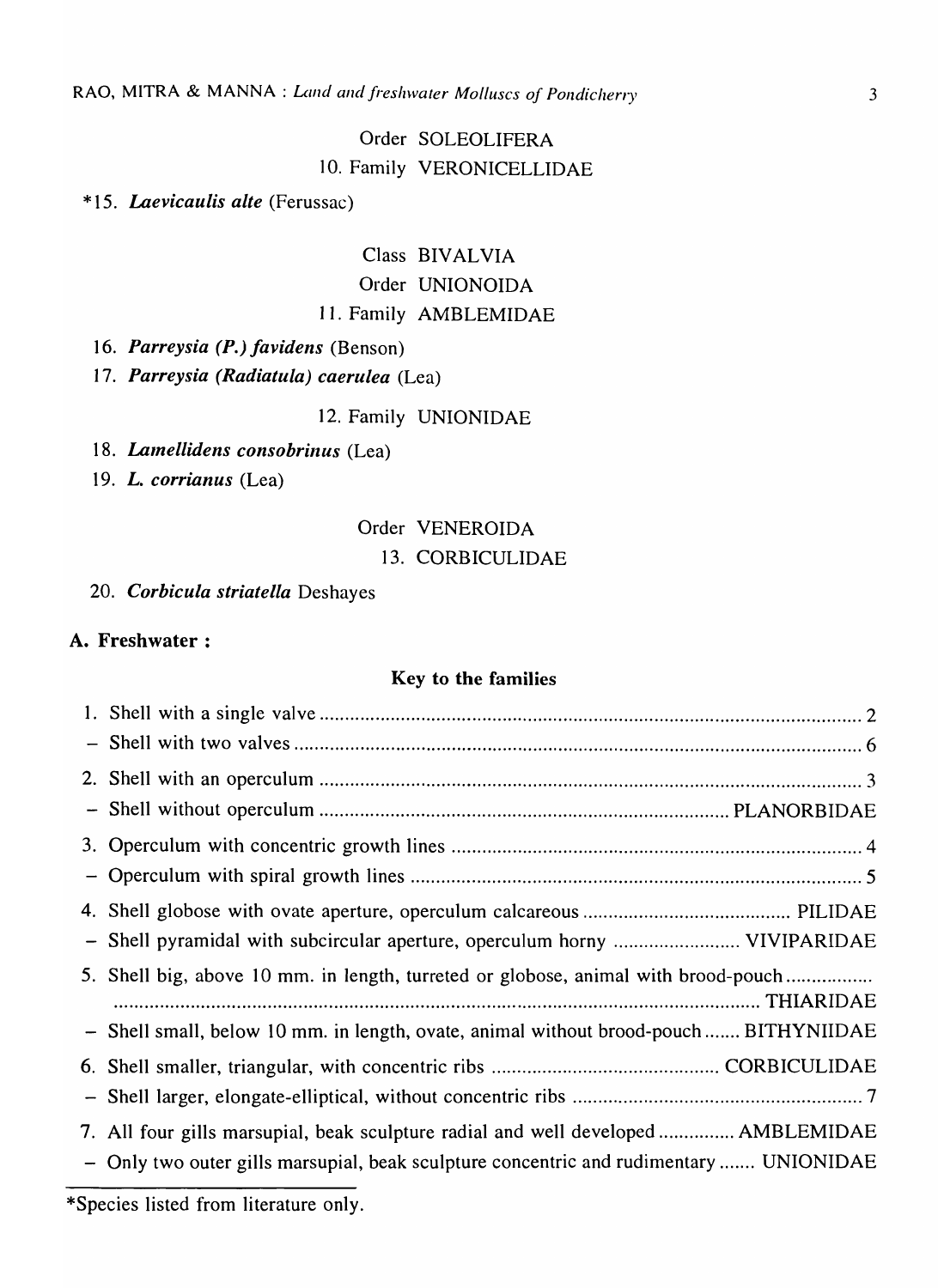# SYSTEMATIC ACCOUNT

Class GASTROPODA Order MESOGASTROPODA Family VIVIPARIDAE

Genus *Bellamya* Jousseaume, 1886

Shell oblong, sometimes keeled or angulate at the periphery, with more or less convex whorls; aperture sub-circular, peristome and columellar margin thin and simple. Adult shell without ridges or strong sculptures.

Ethiopean and Oriental.

Represented by a single species.

# *Bellamya dissinlilis* (Mueller)

*1774. Nerita dissimilis* MueJ]er, *Hist. Verm. Test.,* pt. 2 : 184.

*1989. Bellamya dissimilis* : Subba Rao in *Handbook: Freshwater Mollusca India:* 48, figs. 64-67.

*Material examined:* (i) 15 exs., Veerampatnam, Pondicherry, 8.3.91, colI. K.V. Lakshminarayan; (ii) 1 ex., Sumnambukalava village near Pondicherry town, 14.2.58; (iii) 19 exs., Madukarai, 21 kms. S-W. of Pondicherry, 13.3.58, coIl. A.G.K. Menon; (iv) 2 exs., Canal adjoining Aragalas river, 1.6 km. from Madadi, Karaikkal, 5.2.57; (v) 25 exs., canal, bank of a paddy field, 7 km. W. of Madadi, Karaikkal; (vi) 10 exs., TirumalIar village, 7 km. W. of Karaikkal, 7.2.57, colI. Pondicherry-Karaikkal Survey, 1956-57.

*Measurements* (in mm) :

| Length     | Diameter       | Height of the aperture |
|------------|----------------|------------------------|
| 15.0–24.80 | $11.0 - 16.60$ | $8.45 - 12.60$         |

*Distribution:* INDIA: Common throughout including Pondicherry.

*Elsewhere:* Bangladesh, Malaysia, Myanmar, Pakistan and Sri Lanka.

*Remarks* : Shell conically ovate, suture deeply impressed, whorls scarcely convex, body whorl obsoletely angulate, often with a pale spiral band. Lip of aperture black. Status of the species *B. heliciformes* (Frauenfeld), reported by Preston (1915) from Pondicherry is doubtful.

# Family PILIDAE

# Genus *Pita* (Bolten) Roeding, 1798

ShelI variable, large to very large, globose, perforate, bodywhorl inflated, surface smooth, aperture large, peristome a little thickened, operculum calcareous with a lateral nucleus.

Asia and Africa.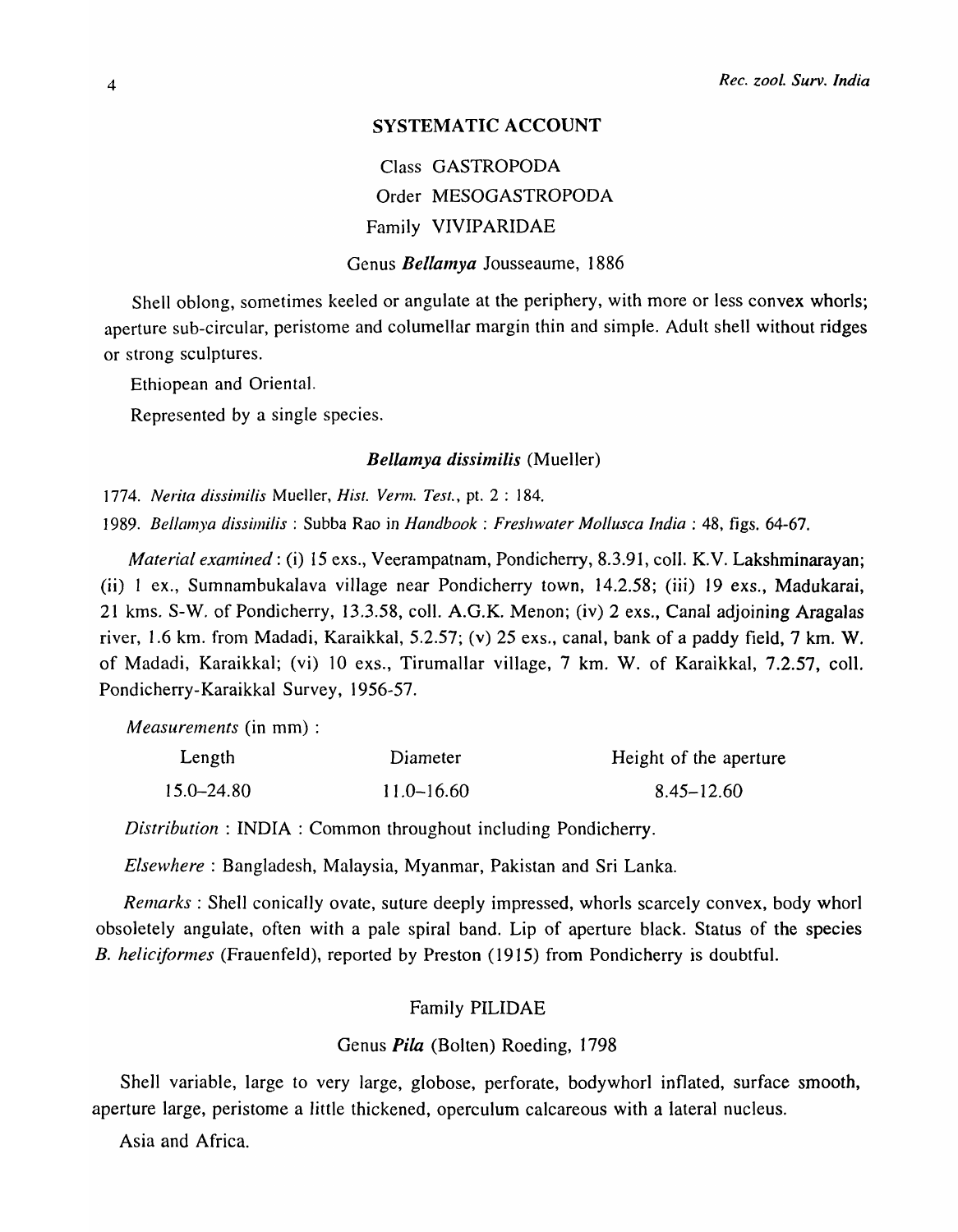#### *Pi/a virens* (Lamarck)

*1822. Ampullaria virens* Lamarck, *Hist. nat. Anim. sans. Vert.,* 6(2) : 179.

*1989. Pila v;rens* : Subba Rao in *Handbook: Freshwater Mollusca India:* 60, fig. 87.

*Material examined:* (i) 5 exs., Botanical Garden at Pondicherry, 29.11.94, colI. Dr. Mary Bai; (ii) 2 exs., Sumnambukalava village, near Pondicherry town, 14.2.58, colI. A.G.K. Menon; (iii) 1 ex., Tiruvattangadu village, 19.5 km. N. of Madadi, Karaikkal, 6.2.57; (iv) 4 exs., Canal adjoining Aragalas river 1.6 km. off Madadi, Karaikkal, 5.2.57; (v) 4 exs., Canal at bank of a paddy field, 7 km. W. of Madadi, Karaikkal, 11.2.57; (vi) 2 exs., Backwater near Casurina plants, 3 km. from Pondicherry, 3.11.57; (vii) 6 exs., Tirumallar village, 7 km. W. of Karaikkal, 7.2.57, colI. Pondicherry-Karaikkal Survey, 1956-57.

*Measurements* (in mm) :

| Length     | Diameter    | Height of the aperture |
|------------|-------------|------------------------|
| 20.8–40.50 | 17.45–30.30 | 17.70–31.0             |

*Distribution* : INDIA: South India and Maharashtra.

*Remarks* : Shell of this species is variable in its shape of the spire and colour. It is distinguished from the other common species *P. globosa* in being less inflated and having a narrow aperture. The whorls are rather horizontally flattened above at the sutures.

#### Family BITHYNIIDAE

# Key to the genera

#### Genus *Mysorella* Godwin-Austen, 19 19

Shell small, depressedly conical, perforate, body whorl large and rounded, with distinct spiral sculpture, aperture oblique, subcircular, columella a little thickened; operculum calcareous, subcircular, externally concave, internally convex, smooth.

Southern India, Sri Lanka.

# *Mysorella costigera* (Kuester)

*1852 .. Paludina costigera* Kuester, In Martini & Chemnitz, *Syst. Conch. Cab.,* 1(21) : 33, pI. 7, figs. 18, 19. *1989. Mysorella costigera* : Subba Rao in *Handbook: Freshwater Mollusca India:* 84, fig. 124.

*Material examined:* 3 exs., Rayapalayam, Karaikkal, 5.3.91, colI. K.V. Lakshminarayana.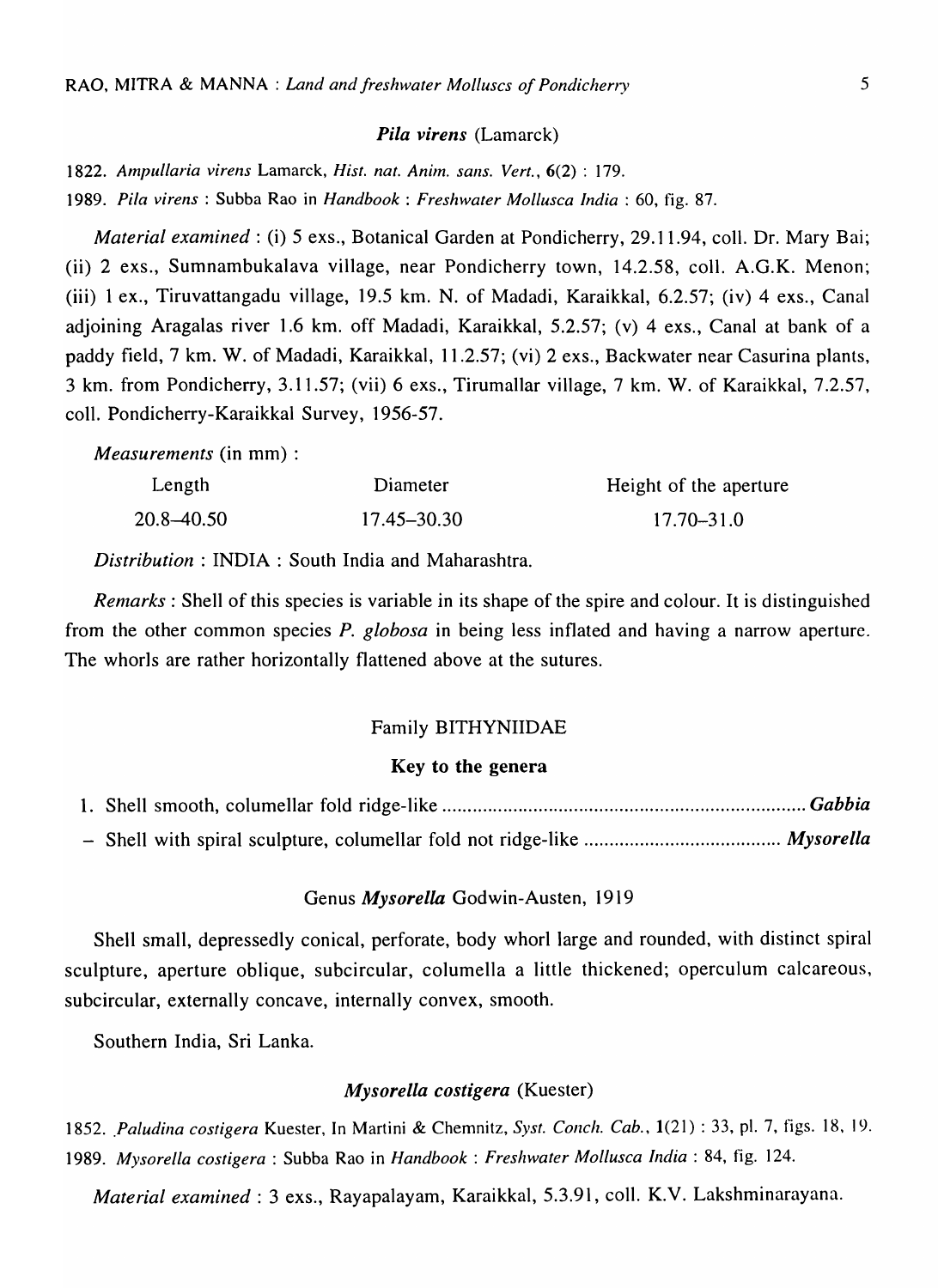*Measurements* (in mm) :

| Length        | Diameter      | Height of the aperture |
|---------------|---------------|------------------------|
| $3.85 - 4.50$ | $5.45 - 6.30$ | $3.0 - 3.10$           |

*Distribution:* INDIA: Pondicherry, Karnataka, Tamil Nadu.

*Elsewhere:* Sri Lanka.

*Remarks* : Shell globosely conical, perforate, with strong spiral ridges five of which are more strong with a few finer ones in between.

This species does not occur in Bengal. Its Type locality: "Bengal" reported by Preston (1915) and later by Subba Rao (1989) is also misleading.

# Genus *Gabbia* Tryon, 1865

Shell small, globose, imperforate or subperforate, generally smooth, whorls rounded, body whorl large, aperture small, rather ovate, columellar fold ridge-like; operculum calcareous.

India, Australia, Africa.

#### *Gabbia stenothyroides* (Dohrn)

*1857. Bithynia stenothyroides* Dohrn, *Proc. zoof. Soc. Lond.,* : 857.

*1989. Gabbia stenothyroides* : Subba Rao in *Handbook: Freshwater Mollusca India:* 77, figs. 143, 144.

*Material examined:* (i) 3 exs., Rayapalam, Karaikkal, 5.3.91, coIl. K.V. Lakshminarayan; (ii) 71 exs., Usteri Tank, 7 kms. S.W. of Pondicherry, 12.2.58; (iii) 4 exs., Sumnambukhalava village, near Pondicherry town, 14.2.58, colI. A.G.K. Menon.

*Measurements* (in mm) :

| Length        | Diameter     | Height of the aperture |
|---------------|--------------|------------------------|
| $4.45 - 5.80$ | $4.40 - 5.0$ | $3.30 - 3.70$          |

*Distribution* : INDIA: Pondicherry, Karaikkal, Tamil Nadu, Maharashtra.

*Elsewhere:* Sri Lanka.

*Remarks* : Shell ovately globose, whorls 4-5, rounded, sutures fairly deep, body whorl proportionately large, inflated, spire short.

This species is for the first time recorded from Pondicherry.

#### Family THIARIDAE

Represented by three species under 2 sub-families, Thiarinae and Paludominae.

# Key to the genera

- Shell elongate, variously sculptured, whorls 8-12 ......................................................... *Thiara*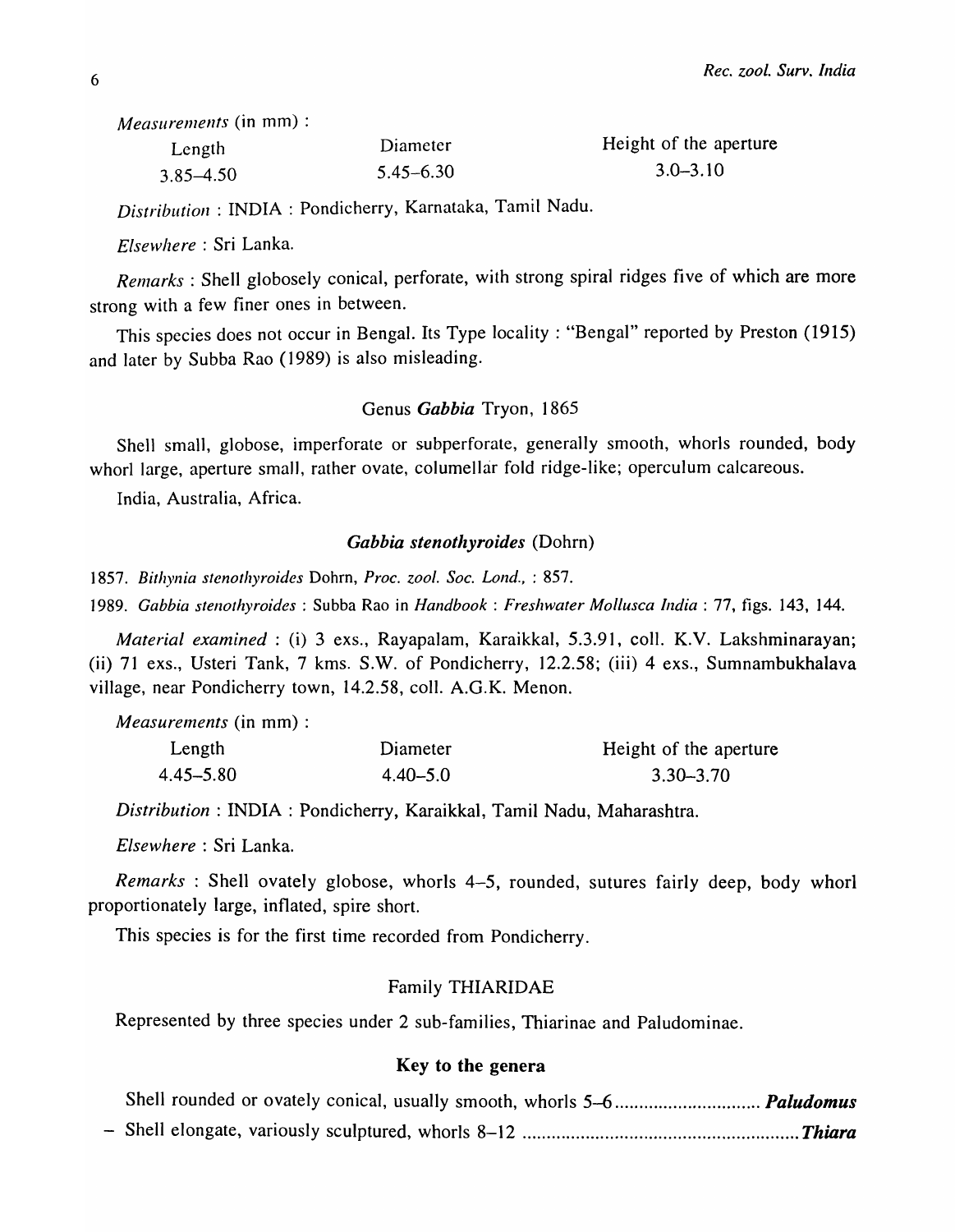Subfamily THIARINAE Genus *Thiara* Roeding, 1798

Shell elongate, moderately large being 3-6 cms. in length, conspicuously sculptured with spiral striae or nodules, sometimes with spines, aperture ovate, vertical, simple, without sinus or canals; operculum pear-shaped with a basal nucleus.

Tropical and subtropical Africa and Asia extending as far north as Formosa and the Ryu Kyu Islands and south upto Northern Australia, Malay Archipelago, Philippines and also various Pacific Islands; abundant in India.

## Key to the species

Shell with spines, height of body whorl almost equal to spire, whorls angular ....... *T. scabra* 

- Shell with tubercles, height of body whorl less than spire, whorls rounded ..... *T. tuberculata* 

# *Thiara (Thiara) scabra* (Mueller)

*1774. Buccinum scabrum* Mueller, *Hist. Verm. Terr. Fluv.,* 2 : 136.

*1989. Tiziara (Thiara) scabra* : Subba Rao in *Handbook* ; *Freshwater Mollusca India* ; 96, figs. 185, 186, 189.

*Material examined:* (i) 1 ex., Rayapalayam, Karaikkal, 5.3.91, colI. K.V. Lakhsminarayan; (ii) 4 exs., Sumnambukhalava village, near Pondicherry Town, 14.2.58, colI. A.G.K. Menon.

*Measurements* (in mm) :

| Length     | Diameter     | Height of the aperture |
|------------|--------------|------------------------|
| 10.0–17.95 | $4.0 - 6.50$ | 4.15–6.85              |

*Distribution* : INDIA: Common throughout including Pondicherry, except Kashmir.

*Elsewhere:* Coasts of Indo-Pacific, from Zanzibar to New Hebrides, north to the Philippines, also various Pacific islands.

*Remarks:* Shell elongate, turreted with rough spiral striae and rows of spines directed outward, whorls regularly increasing in size and shouldered above, rounded below; sutures deep, aperture ovate; operculum pear-shaped. It is a variable species.

# *Thiara (Melanoides) tuberculata* (Mueller)

*1774. Nerita tuberculata* Mueller, *Hist. Verm. Terr. Fluv.,* 2 : 191.

*1989. Thiara (Melanoides) tuberculata* : Subba Rao in *Handbook: Freshwater Mollusca India:* 103, figs. 183, 184.

*Material examined:* (i) 49 exs., Rayapalayam, Karaikkal, 5.3.91, colI. K.V. Lakshminarayan; (ii) 12 exs., Sumnambukhalava village near Pondicherry town, 14.2.58, colI. A.G.K. Menon.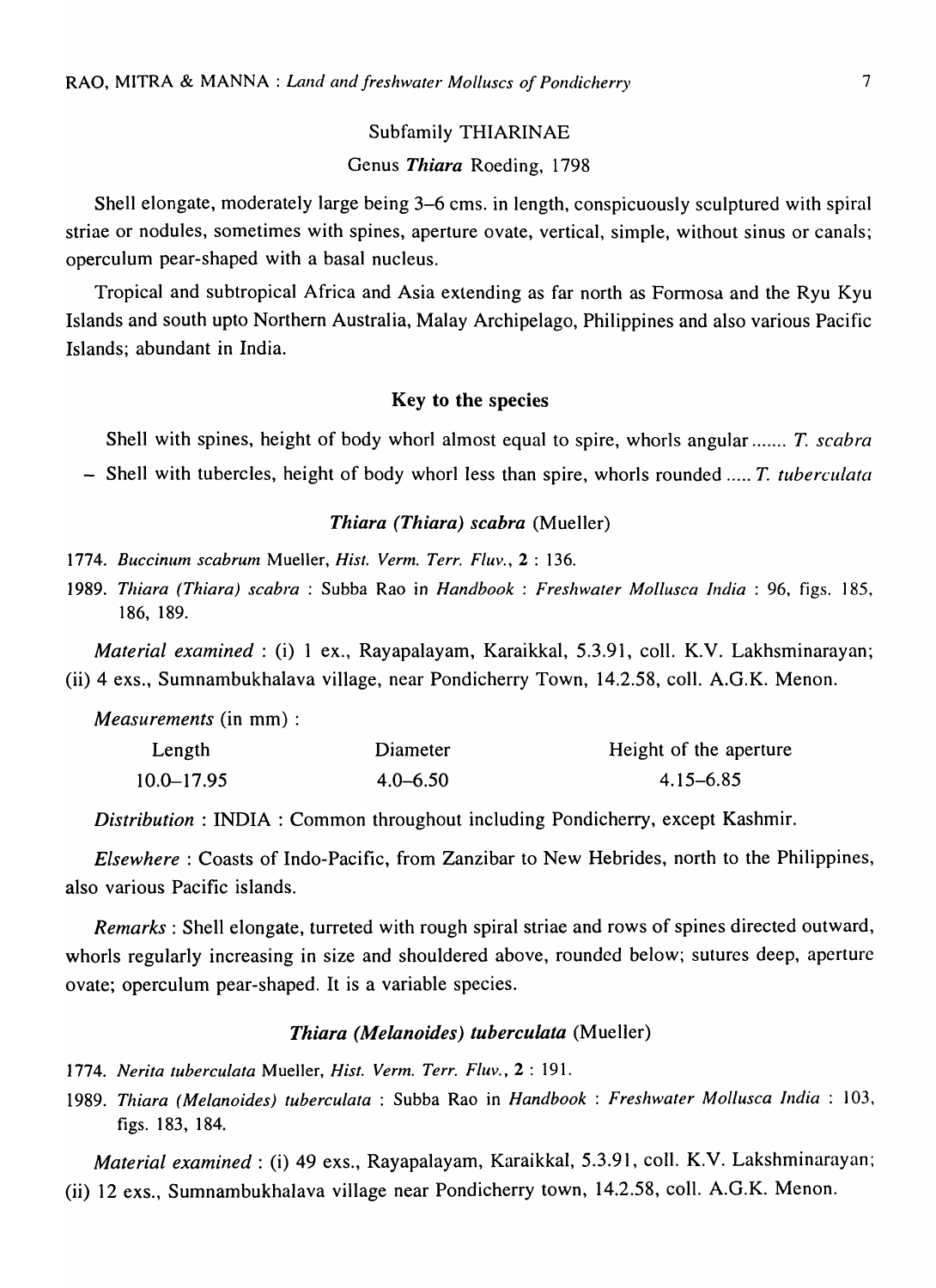*MeaSlirenlents* (in mm) :

| Length      | Diameter     | Height of the aperture |
|-------------|--------------|------------------------|
| 12.40–20.50 | $4.0 - 6.15$ | $3.90 - 6.60$          |

*Distribution:* INDIA: Very common throughout including Pondicherry, except Kashmir.

Elsewhere : North and South Africa, Eastern Mediterranian countries, South-east Asia, Southern China, Malaysia, Malaya Archipelago, North Australia, various Pacific islands and north to the Ryu Kyu islands of Japan, also New Hebrides.

*Remarks*: The shell is rather variable. Elongate-turreted, whorls 10–12, well rounded with dark brownish dots and streaks, irregularly distributed. Vertical ribs crossed by spiral striae, more pronounced on upper whorls.

Growth-rates and fecundity of the species under laboratory conditions were studied by Subba Rao and Mitra (1982).

This species is for the first time recorded from Pondicherry.

# Subfamily PALUDOMINAE

#### Genus *Paludomus* Swainson, 1840

Shell very thick, oblong globose, usually smooth or faintly striate, rarely with strong sculpture, body whorl large and inflated, aperture larger than the spire which is short, columella well thickened.

India (South, Southwest and Northeast), Myanmar, Sri Lanka.

# *Paludomus (Paludomus) tanschauricus* (Gmelin)

- *1791. Helix tanschauricus* Gmelin, *Syst. Nat. ed.,* **13** : 3655 (Refers to Chemnitz's *Syst. Conch. Cab.,* 9 : 174, figs. 1246, 1247.
- *1852. Paludomus acutus* Reeve, *Proc. zool. Soc. Lond.,* : 127 (Type-locality: Near Pondicherry).
- *1989. Pallldo/1lus (Paludol1lus) tallsclzauricus* : Subba Rao in *Handbook: Freshwater Mollusca India:* ] 18, figs. 221, 252, 253.

*Material examined* : (i) 1 ex., Thirumallar, Karaikkal, 5.3.91, coll. K.V. Lakshminarayana; (ii) 6 exs., Canal, bank of a paddy field, 3 *Y2* miles W. of Madadi, Karaikkal, 11.2.57, colI. Pondicherry-Karaikkal Survey, 1956-57.

*Measurenlents* (in mm) :

| Length | Diameter | Height of the aperture |
|--------|----------|------------------------|
| 18.60  | 12.45    | 12.30                  |

*Distribution:* INDIA: Pondicherry, Andhra Pradesh, Kerala, Maharashtra, Tamil Nadu.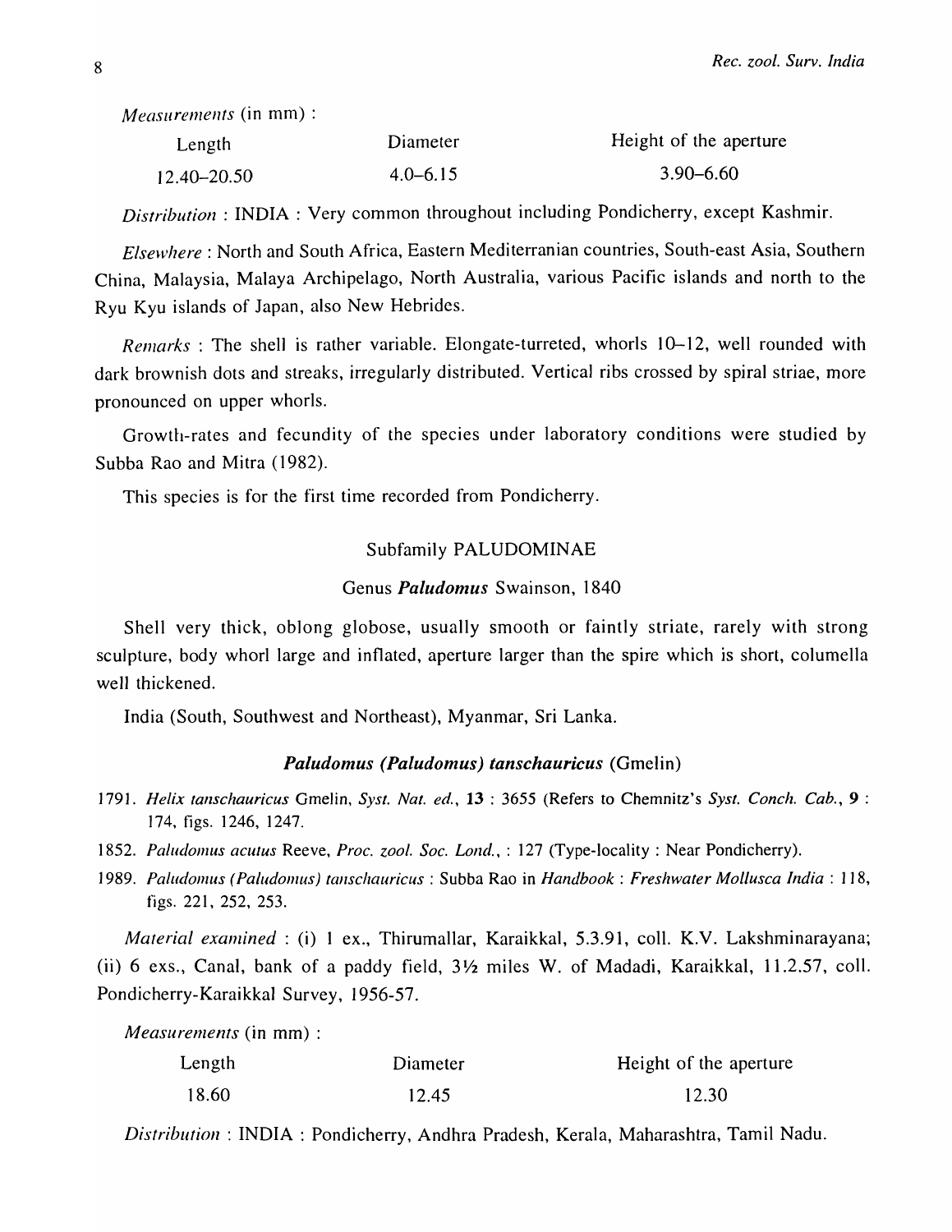*Remarks* : Shell conical, whorls 6-8, well rounded, upper whorls with keeled spiral ridges, yellowish brown with dark brown spots, aperture ovate, operculum with a sub-median nucleus.

*P. acutus* (Reeve), described from 'near Pondicherry' has been synonymised with this species.

# Order BASOMMATOPHORA Family PLANORBIDAE

# Genus *Indoplanorbis* Annandale and Prashad, 1921

Shell moderately large, thick, discoidal (apex and whorl on same plane) sutures deeply impressed; aperture ear-shaped.

South-east Asia.

# *Indoplanorhis exustus* (Deshayes)

*1834. Planorbis exustus* Deshayes, in *Belanger,* Voy. *fndes-Orientales,* p. 417, pI. 1, figs. 11-13. *1989. fndoplanorbis exustus* : Subba Rao in *Handbook: Freshwater Mollusca fndia* : 142, figs. 326, 327.

*Material examined:* (i) 5 exs., Madukkarai, 21 miles SW. of Pondicherry, 13.2.58; (ii) 3 exs., Sumnambukhalava village, near Pondicherry Town, 14.2.58, coIl. A.G.K. Menon; (iii) 2 exs., on way to Vallukuppam viIlage, one mile N. of Pondicherry, 29.12.56; (iv) 2 exs., canal at bank of Paddy field, 3½ miles W. of Madadi, Karaikkal, 11.2.57; (v) 1 ex., Tiruvattaryadu village, 9 miles N. of Madadi, Karaikkal, 6.2.57, colI. Pondicherry-Karaikkal Survey, 1956-57.

*Measurements* (in mm) :

| Length    | Diameter       | Height of the aperture |
|-----------|----------------|------------------------|
| 4.45–4.70 | $6.75 - 10.75$ | $4.0 - 4.15$           |

*Distribution* : INDIA: Common throughout including Pondicherry.

*Elsewhere:* Indonesia, Myanmar, Malayasia, Pakistan, Sri Lanka, Thailand, Vietnam.

*Remarks:* Since the genus *Indoplanorbis* is monotypic the general characters of the species are same as given for the genus. The shell is quite variable. Annandale and Prashad (1921) discussed the impact of ecological variations on the species.

> Class BIVALVIA Order UNIONOIDA Family AMBLEMIDAE Genus *Parreysis* Conrad, 1853

Shell more or less strong, inflated, rounded to subrhomboidal, distinctly sculptured with zig zag markings, cardinal teeth well developed, lameIlar teeth short.

South-east Asia and Africa.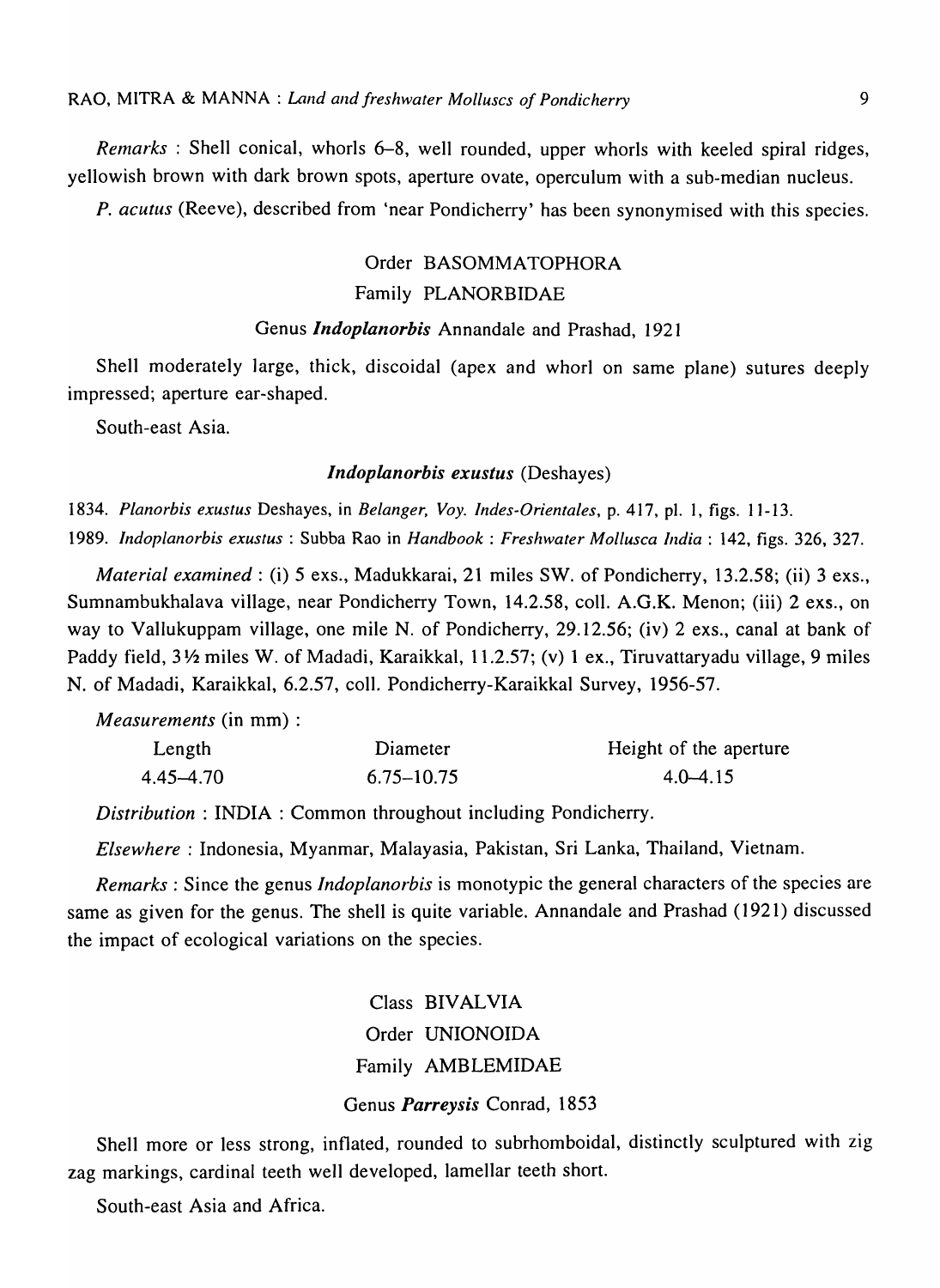### Key to the species

Shell thicker, more or less elongate, centre of ventral margin swollen, beak strongly sculptured .................................................................................................................. *P. favidens*  - Shell comparatively thin, more elongate, ventral margin straight, beak weakly sculptured .... .................................................................................................................................. *P. caerulea* 

# *Parreysia (Parreysia) favidens* (Benson)

*1862. Unio favidens* Benson, *Ann. Mag. nat. Hist.,* (3)10 : 188.

*1989. Parreysia (Parreysia) favidens* : Subba Rao in *Handbook: Freshwater Mollusca India:* 180, figs. 406, 407,484,485.

*Material examined*: (i) 2 exs., Water canals adjoining banks of a paddy field, 5 kms. west of Modapi, Karakal, 11.2.57, colI. Pondicherry-Karaikkal Survey, 1956-57.

*Measurements* (in mm) :

| Length | Diameter | Height of the aperture |
|--------|----------|------------------------|
| 31.4   | 21.7     | 14.35                  |

*Distribution* : INDIA: Common throughout including Pondicherry.

*Elsewhere:* Bangladesh.

*Remarks:* Shell thick, oval, inequilateraI, tumid, posteriorly angulate with strong sculpture on beak. Cardinal teeth strong and broad.

This species is for the first time recorded from Pondicherry.

Subgenus *Radiatula* Simpson, 1900 *Parreysia (Radiatula) caerulea* (Lea)

*1831. Unio caeruleus* Lea, *Trans. Amer. Phil. Soc.,* 4 : 95, pI. 13, fig. 25.

*1989. Parreysia (Radiatula) caerulea* : Subba Rao in *Handbook* : *Freshwater Mollusca India* : 188, figs. 516, 517.

*Material examined*: (i) 1 ex., 1 valve, water canal, adjoining banks of a paddy field, 5 kms. west of Modapi, Karaikal, 11.2.57, coIl. Pondicherry-Karaikkal Survey, 1956-57.

*Measurements* (in mm) :

| Length | Diameter | Height of the aperture |
|--------|----------|------------------------|
| 41.0   | 21.3     | 13.2                   |

*Distribution* : INDIA: Common throughout including Pondicherry.

*Elsewhere:* Myanmar.

*Remarks:* Shell variable, elongate, posterior end angulate, dorsal margin rather straight, umbo prominent, in adult shell sculpture restricted to umbonal region, posterior umbonal carina distinct.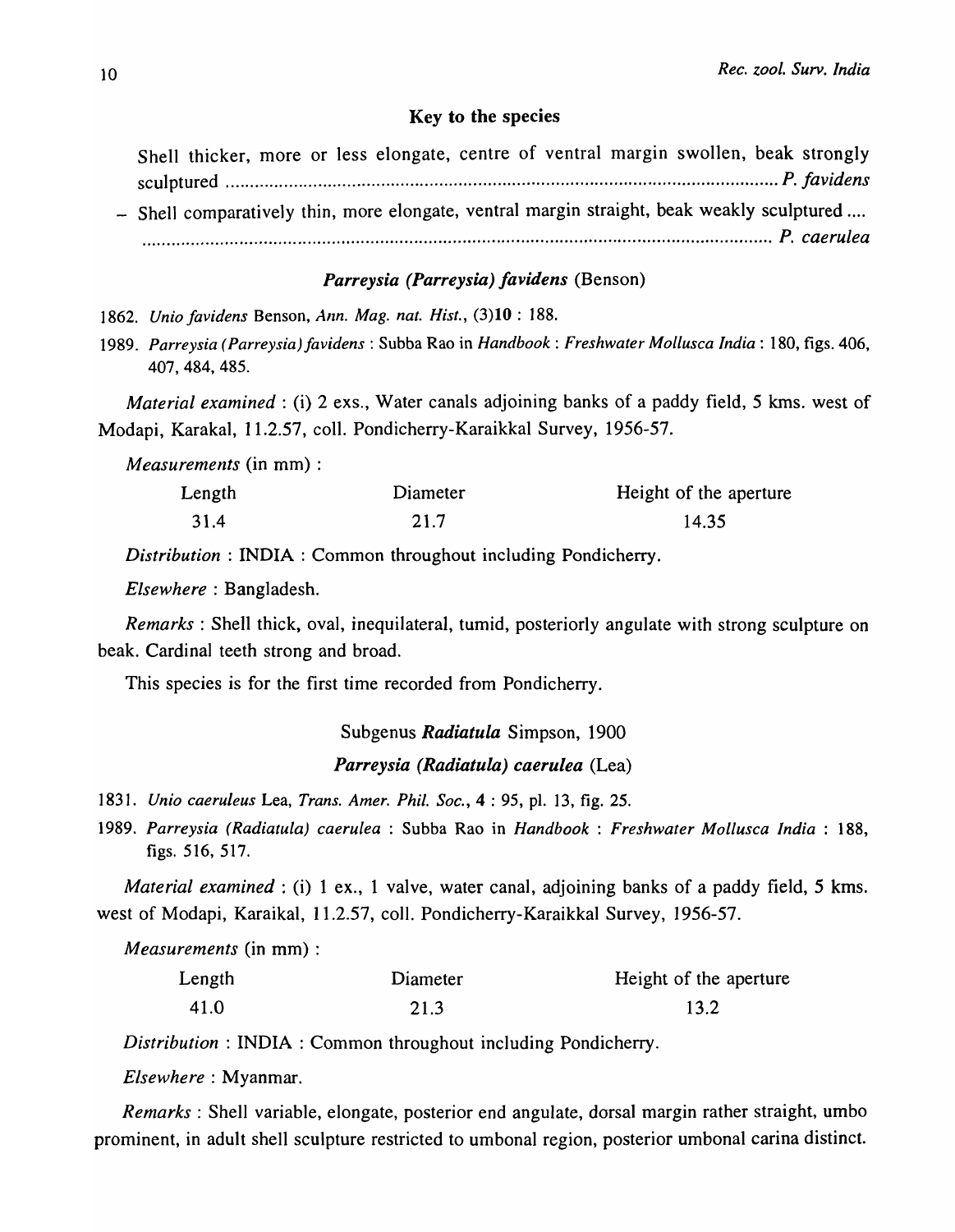# Family UNIONIDAE

# Genus *Lamellidens* Simpson, 1900

Shell elongately elliptical, smooth without strong sculpture, anterior end narrow, posterior broad, often with a posterior ridge, umbo prominently swollen and with curved radiating ridges, periostracum shining, brown to dark brown, left valve with two elongated cardinals and two laterals, right with two lamellar cardinals and one lateral.

India, Bangladesh and Myanmar.

# Key to the species

Shell broad, dorsal margin obliquely truncate at posterior end ....................... *L. consobrinus*  - Shell narrow, dorsal margin almost straight, gradually sloping at posterior end ............................ ............................................................................................................*..................... L. corrianus* 

#### *Lamellidens consobrinus* (Lea)

*1859. Unio consobrinus* Lea, *Proc.* A *cad. Nat. Sci. Philad.,* 3 : 33l.

*1989. Lamellidens consobrinus* : Subba Rao in *Handbook: Freshwater Mollusca India:* 164, figs. 384,385.

*Material examined* : (i) 1 ex., (young) water canal, adjoining banks of a paddy field, 5 kms. west of Modapi, Karaikkal, 11.2.57, colI. Pondicherry-Karaikkal Survey, 1956-57.

*Measurements* (in mm) :

| Length | Diameter | Height of the aperture |
|--------|----------|------------------------|
| 43.5   | 23.3     | 13.6                   |

*Distribution:* INDIA: Pondicherry, Tamil Nadu.

*Elsewhere:* Sri Lanka.

*Remarks* : Shell rhomboidal, thick and broad, unbones prominent, dorsal margin obliquely truncate at posterior end which is obtusely angled, anterior end rounded, biangulate posterior ridge well developed, left valve with two ragged cardinals.

This species is for the first time recorded from Pondicherry.

# *Lamellidens corrianus* (Lea)

*1834. Unio corrianus* Lea, *Trans. Amer. Philos. Soc.,* 6(2) : 65, pI. 9, fig. 25. *1989. Lamellidens corrianus* : Subba Rao in *Handbook: Freshwater Mollusca India:* 165, figs. 386, 387.

*Material examined:* (i) I ex., Tirumallar village, 5-6 km. from Karaikkal, 7.2.57; (ii) 5 exs., Water canal, adjoining banks of a paddy field, 5 kms. west of Modapi, Karaikkal, 11.2.57, colI. Pondicherry-Karaikkal Survey, 1956-57.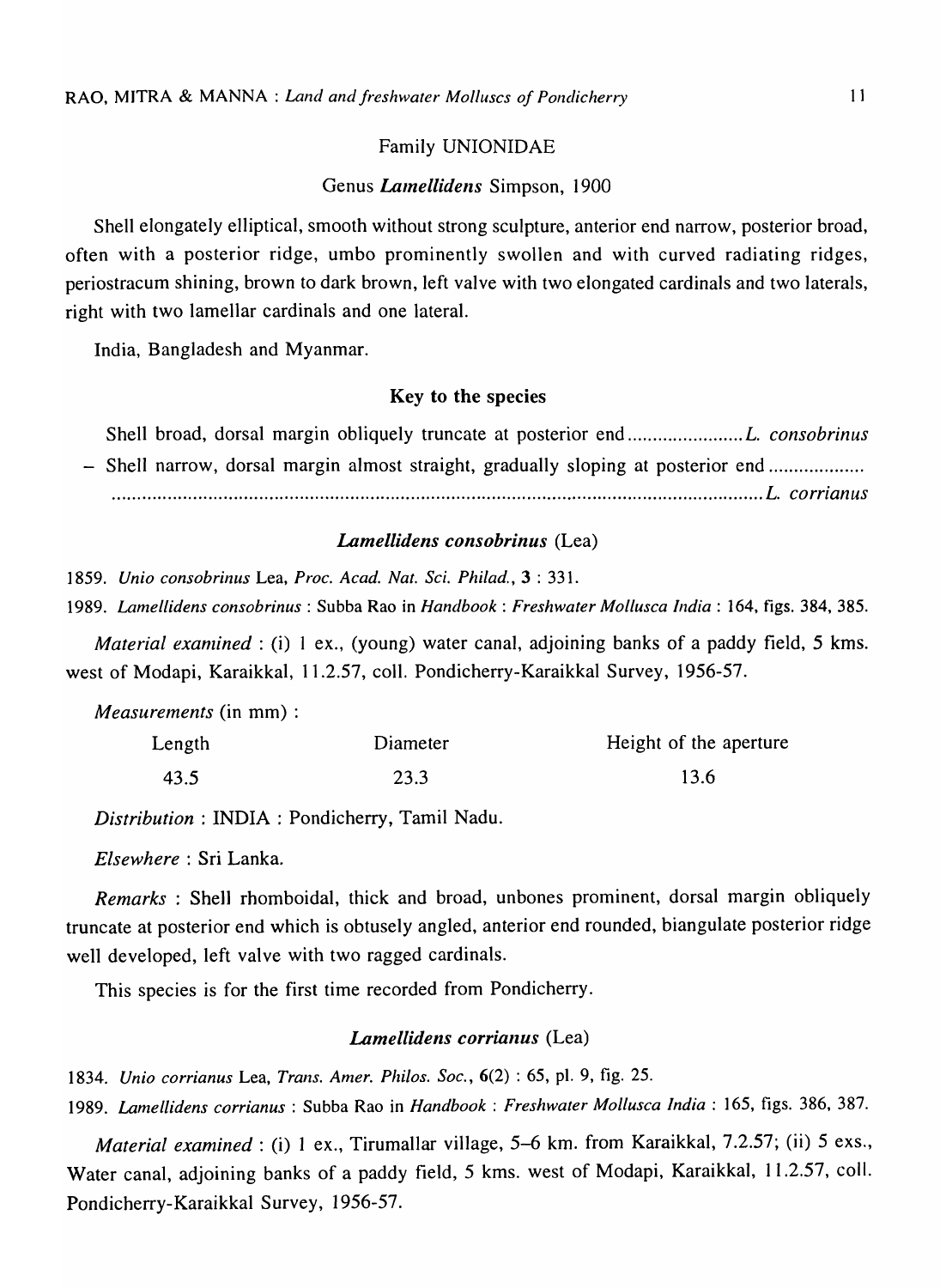*Measurements* (in mm) :

| Length        | Diameter    | Height of the aperture |
|---------------|-------------|------------------------|
| $60.0 - 73.9$ | $31.8 - 40$ | $19.5 - 23.7$          |

*Distribution* : INDIA: Common throughout, including Pondicherry.

*Elsewhere:* Bangladesh and Myanmar.

*Remarks:* Shell narrower, blackish, unbones inflated, dorsal margin straight and long sloping down at posterior end, posterior ridge not distinct, two cardinals in each valve.

This species is for the first time recorded from Pondicherry.

# Order VENEROIDA Family CORBICULIDAE

# Genus *Corbicula* Magerle von Muehlfeld, 1811

Shell subtrigonal, thick, strongly sculptured with concentric ribs, ventral margin rounded, umbones well developed, ligament external, three cardinal teeth in each valve, lateral teeth elongate, lamelliform and finely serrated, right valve with two laterals on each side, left with one on each side.

# *Corbicula striatella* Deshayes

*1854. Corbicula striatella* Deshayes, *Proc. zool. Soc. Lond.,* 22 : 344.

*1989. Corbicula striatella* : Subba Rao in *Handbook: Freshwater Mollusca India:* 204, figs. 575-576.

*Material examined:* 4 exs., and 9 valves, Sumnambukalava village near Pondicherry Town, 14.258, colI. A.G.K. Menon.

*Measurements* (in mm) :

| Length      | Diameter       | Height of the aperture |
|-------------|----------------|------------------------|
| 12.10–20.80 | $9.80 - 18.50$ | $5.70 - 11.40$         |

*Distribution:* INDIA: Common throughout including Pondicherry.

*Elsewhere:* Myanmar, Pakistan, Sindh.

*Remarks* : Shell thick, moderately large, triangularly rounded, tumid with regular, coarse, concentric ridges, dorsal margin bluntly pointed, umbones prominent, almost central, ligament external and strongly developed, ventral margin rounded, yeIlowish to dark brown.

Type locality of this species is Pondicherry.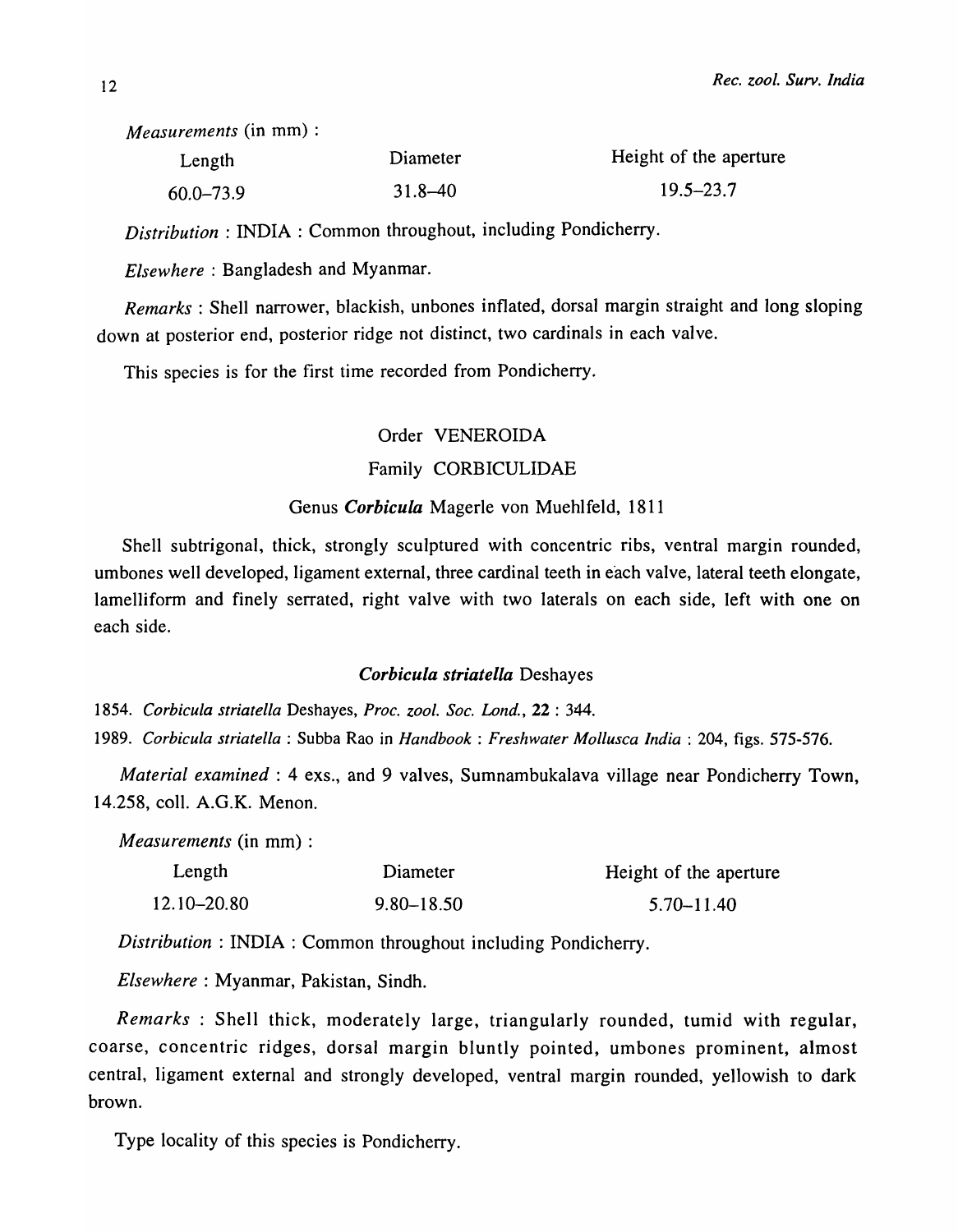#### B. Land:

Though the land molluscs are represented by 6 species under 5 families in the list, only two species under Ariophantidae, the largest family of Indian land pulmonates, are studied here.

# Class GASTROPODA Order STYLOMMATOPHORA Family ARIOPHANTIDAE Genus *Cryptozona* Moerch, 1872

Shell dextral, perforate, globosely depressed, body whorl inflated, whorls rounded, obliquely striate, sometimes with coloured bands, aperture oblique, peristome simple.

India, Sri Lanka, Thailand.

Although both these species were included under the genus *Ariophanta* by Blanford and Godwin-Austen (1908), following Thiele (1931), these dextral species are treated here under the genus *Cryptozona.* Incidentally, Blanford and Godwin-Austen (1908) also recognised the system of including only the sinistral species under *Ariophanta* in 'Synopsis of genera' of the family (p. 26).

## Key to the species

# *Cryptozona belangeri* (Deshayes)

*1834. Helix belanger;* Deshayes, in *Belanger, Voy. zoo!.,* : 43, pI. 1, figs. 1-3.

*1908. Ariophanta belangeri* : Blanford & Godwin-Austen, *Fauna Brit. India,* Mollusca, Testacellidae and Zonitidae, : 36.

*Material examined: (i)* 9 exs., from the bank of a tank, 8 kms. from Pondicherry, 26.11.56; (ii) 4 exs., on way to Vaithikuppam village one mile N. of Pondicherry, 24.12.56, colI. Pondicherry-KaraikkaI Survey, 1956-57.

*Measurements* (in mm) :

| Length        | Diameter    | Height of the aperture |
|---------------|-------------|------------------------|
| $8.25 - 26.0$ | 13.30–33.15 | $8.40 - 20.55$         |

*Distribution* : INDIA: Southern part of the Peninsular India including Pondicherry.

*Elsewhere:* Maldives.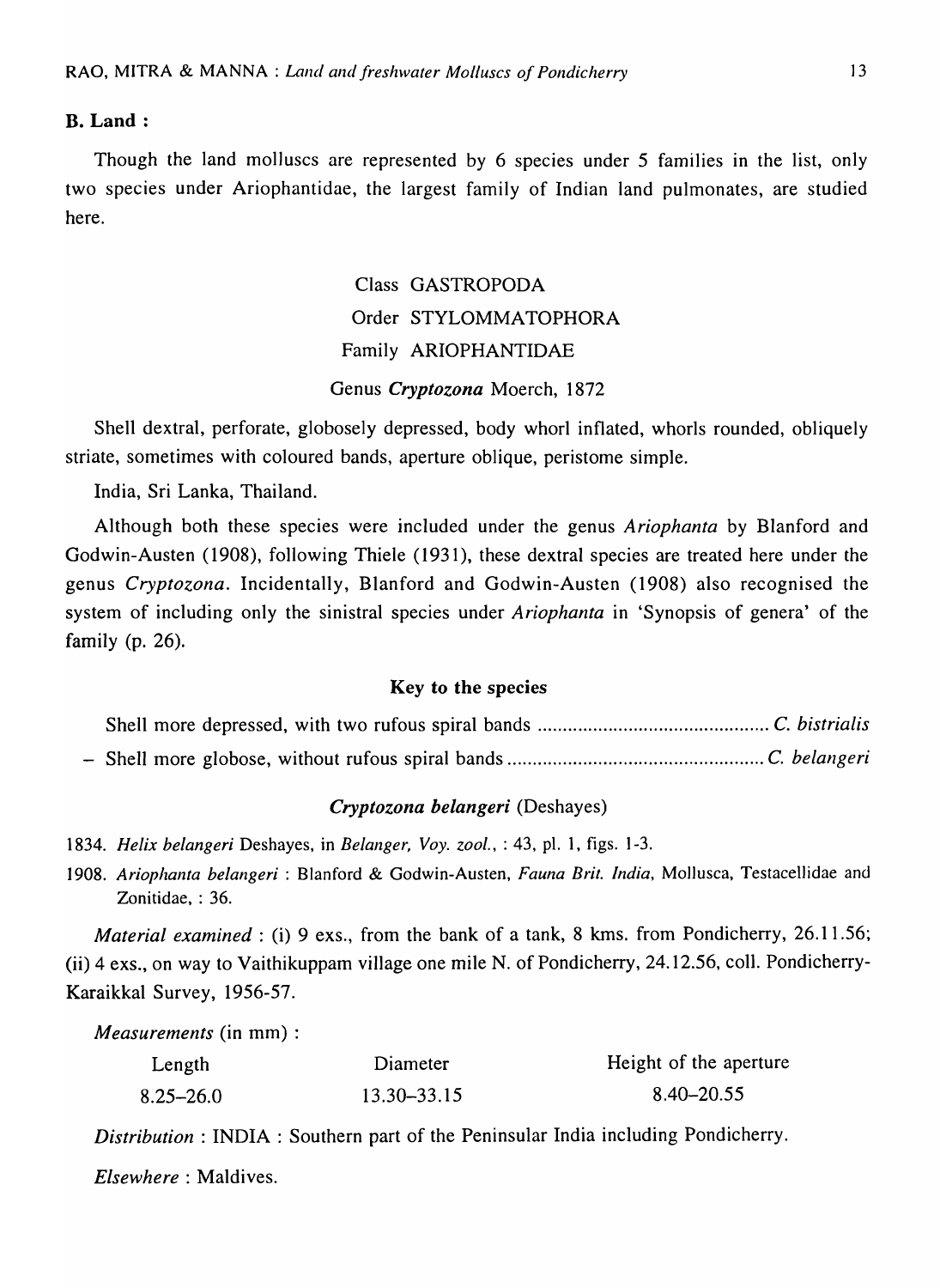*Renzarks* : Shell large, globose, perforate, obliquely striate, obsoletely decussate with spiral lines, body whorl large, faintly subangulate at the periphery; spire low, aperture lunate, peristome thin and simple, columellar margin slightly reflected.

## *Cryptozona bistrialis* (Beck)

*1837. Nal1ina bistrialis* Beck, *Ind. Mol.,* 1 : 2.

*1876. Helix bistrialis* : Hanley and Theobald, *Conch. Indica,* pI. 29, fig. 1.

*1908. Ariophanta bistrialis* : Blanford and Godwin-Austen, *Fauna Brit. India,* Mollusca, : 39, text-fig. 22. *1979. Cryptozona (Xestina) bistrialis* : Subba Rao and Mitra, *Rec. zool. Surv. India,* 75 : 14.

*Material examined:* (i) 7 exs., Chinnakalapet, Pondicherry Town, 10.3.91, coll. K.V. Lakhshminarayan; (ii) 1 ex., Sumnambukhalava village near Pondicherry Town, 14.2.58, coil. A.G.K. Menon; (iii) 7 exs., from bank of a tank, 8 kms. from Pondicherry, 26.12.56; (iv) 4 exs., Tiruvatangadu village, 9 miles north of Madadi Karaikkal 6.2.57; (v) 1 ex., Tirumallar village,  $3\frac{1}{2}$ miles west of Karaikkal, 7.2.57, colI. Pondicherry-Karaikkal Survey, 1956-57.

*Measurements* (in mm) :

| Length         | Diameter        | Height of the aperture |
|----------------|-----------------|------------------------|
| $9.56 - 16.25$ | $16.20 - 25.50$ | $9.90 - 13.30$         |

*Distribution:* INDIA: Pondicherry, Andhra Pradesh, Karnataka, Maharashtra, Tamil Nadu.

*Remarks:* Shell more depressed than in preceeding species, thin and fragile, perforate, brownish white, decussately sculptured above, body whorl convex and rather inflated, encircled by two reddish brown spiral bands, spire low; aperture large, broadly lunate, columellar margin a little reflected.

This species is for the first time recorded from Pondicherry.

# SUMMARY AND DISCUSSION

Based on the present studies a total of 20 species under 15 genera and 13 families of both land and freshwater molluscs are recorded from the state of Pondicherry. Out of these, 13 species are from freshwater and only 7 species are from land. Six species *viz., Gabbia stanothyroides, Thiara tuberculata, Parraysia favidens, Lanlillidens consobrinus, L. Corrianus* and *Cryptozona bistrialis*  are reported for the first time from Pondicherry. The last mentioned species is a land mollusc. The material available for studies are from Pondicherry and Karaikal only. No material was available for the study from other parts of the state, 'Mahe' on west coast and 'Yanam' near Kakinada on the east coast.

Freshwater gastropods such as *Mysorella costigera, Gabbia stenothyroides* and *Paludomus tanschauricus* are restricted to Peninsular India. Rest of the species have all India range of distribution.